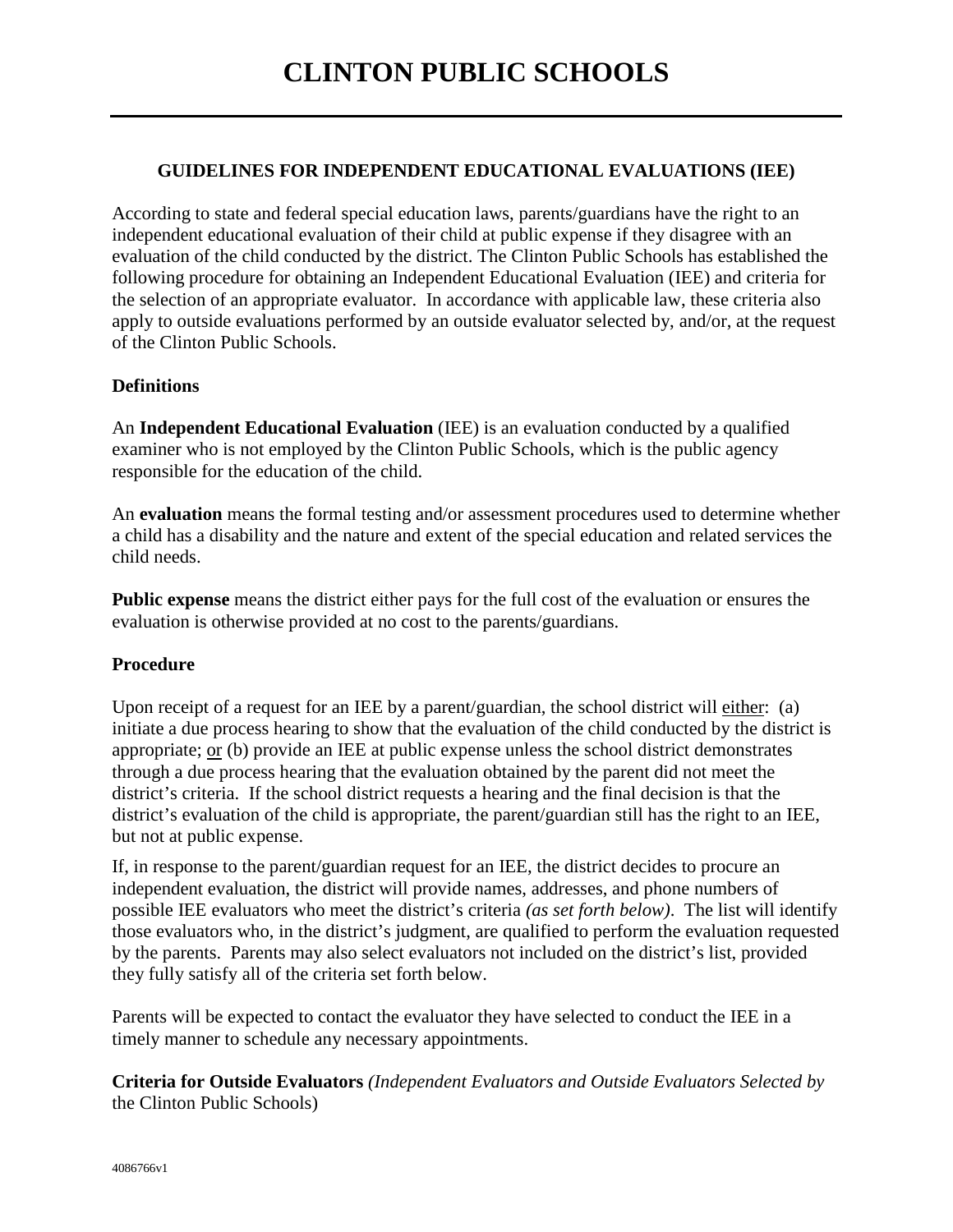Evaluators chosen to conduct independent evaluations must meet *all of* the criteria established by the district as follows:

A. Minimum Credentials for Evaluators For Psychologists:

# *1. Licensure or Certification:*

Psychologists must either hold a valid Connecticut Department of Health license as a psychologist and have achieved a Doctor of Philosophy (Ph.D.) or Doctor of Psychology (Psy.D.) in Psychology, Neuropsychology or Clinical Psychology from an accredited university; OR hold an appropriate and valid certificate in school psychology from the Connecticut, Massachusetts or Rhode Island State Departments of Education.

## *2. Additional Requirements:*

# *Psychologists must:*

- Have training and experience in evaluating students of the same age level.
- Have clinical background, advanced training, and recent experience in the areas of disability being evaluated.
- Be able to schedule an evaluation in a timely manner and produce a written report within forty - five (45) school days of the evaluation, subject to any contractual arrangement with the district or unusual circumstances which justify an extension of this timeline.

For individuals conducting academic achievement testing, the individual must *either*:

- 1. Fulfill the following requirements:
	- (a) Have attained a minimum of a Master's degree; *and*
	- (b) Hold an appropriate and valid special education or other academic specialization (such as reading or mathematics) certificate from the Connecticut, Massachusetts or Rhode Island State Departments of Education; **a***nd*
	- (c) Have experience in teaching and evaluating students in the area of suspected disability.

## *Or*

2. Fulfill the requirements of the psychologist above.

For Speech Pathologists, Audiologists, Occupational Therapists, Physical Therapists and Physicians:

- 1. Hold a valid Connecticut Department of Health license to practice.
- 2. Have clinical pediatric experience in evaluating and treating children in the area of disability being evaluated.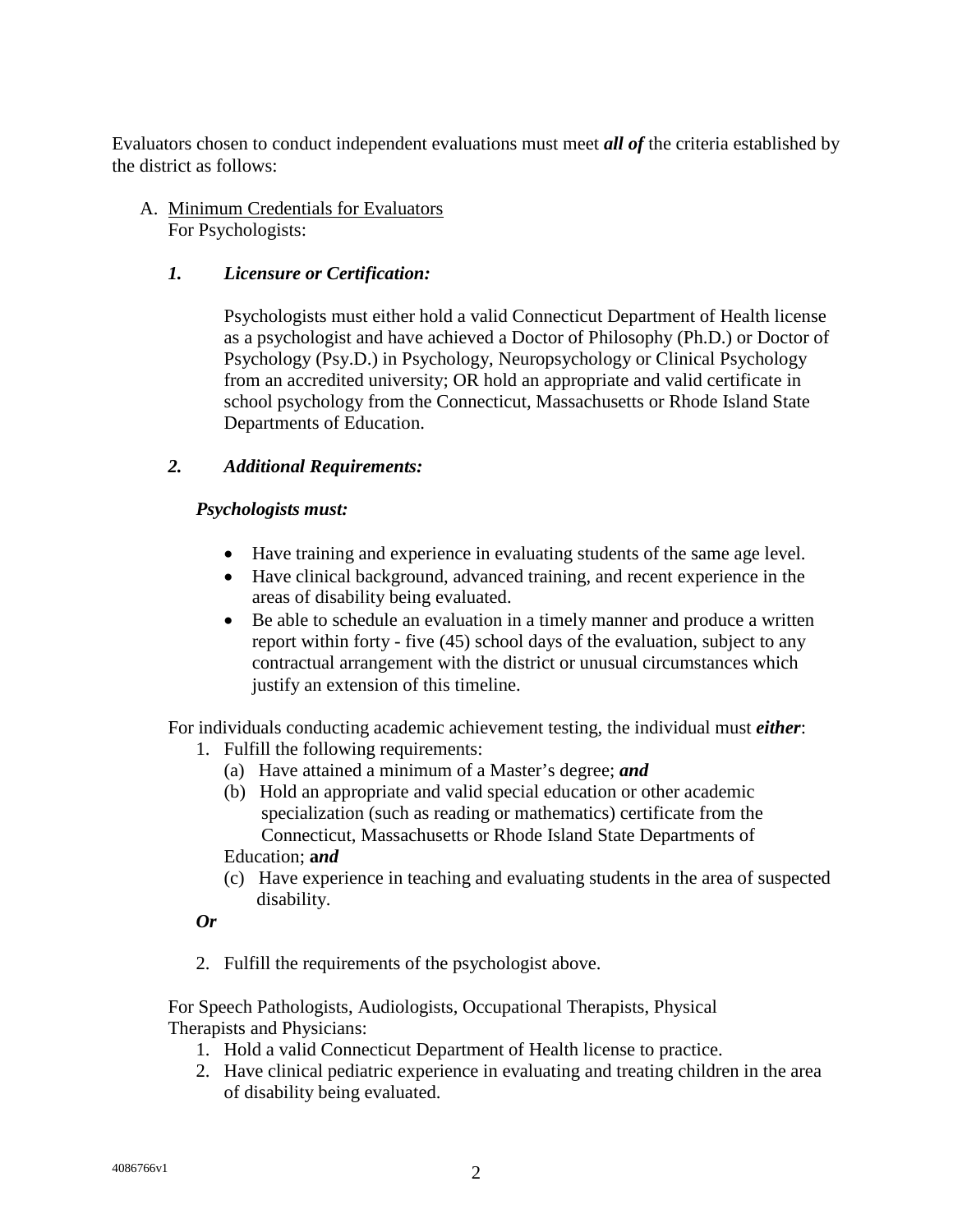- 3. In the case of physicians, be Board Certified in the appropriate specialty area (pediatrics, care of children and adolescents, etc.)
- B. Cost: Evaluators must charge fees for evaluation services which, in the judgment of the school district, are reasonable and customary for such evaluations.
- C. The evaluator must not be an employee of the school district.
- D. The evaluator must be permitted to directly communicate with school staff who work with the child in school and the members of the Planning and Placement Team, including the Special Education Director, as well as to obtain information from the school and share information with the school.
- E. The evaluator must obtain and consider school information and observations of the child in the school setting in the evaluation process and the written report.
- F. The evaluator must agree to provide the assessment information and results, including the results of teacher and parent checklists and surveys, in a written report to the district prior to receipt of payment for services. The evaluator will be expected to produce his/her written report within forty - five (45) school days of the evaluation, subject to any contractual arrangement with the district or unusual circumstances which justify an extension of this timeline.
- G. The evaluator must comply with all guidelines required under the Individuals with Disabilities Education Act (IDEA) and the Connecticut State Department of Education regulations regarding the evaluation of children with disabilities. The evaluator must also comply with all applicable confidentiality requirements under state and federal law.

### Location Limitations for Evaluators

Evaluators who will be considered for approval must be located within a radius of seventy-five miles. Evaluators outside of this geographic area will be approved only on an exceptional basis, provided that the parent can demonstrate the necessity of using personnel outside of this geographic area. The district shall not be responsible to provide transportation, nor pay any travel expenses, to and from the location of the evaluator. In the case of low incidence or severe disabilities where qualified evaluators may not exist in the geographic area, this requirement may be reconsidered by the district.

### Additional Information

If the district has not conducted an evaluation of a child, the parent does not have a right to an independent evaluation at public cost. The district has the right to conduct its evaluation first. A parent/guardian may request only one independent evaluation at public expense for each evaluation conducted by the district.